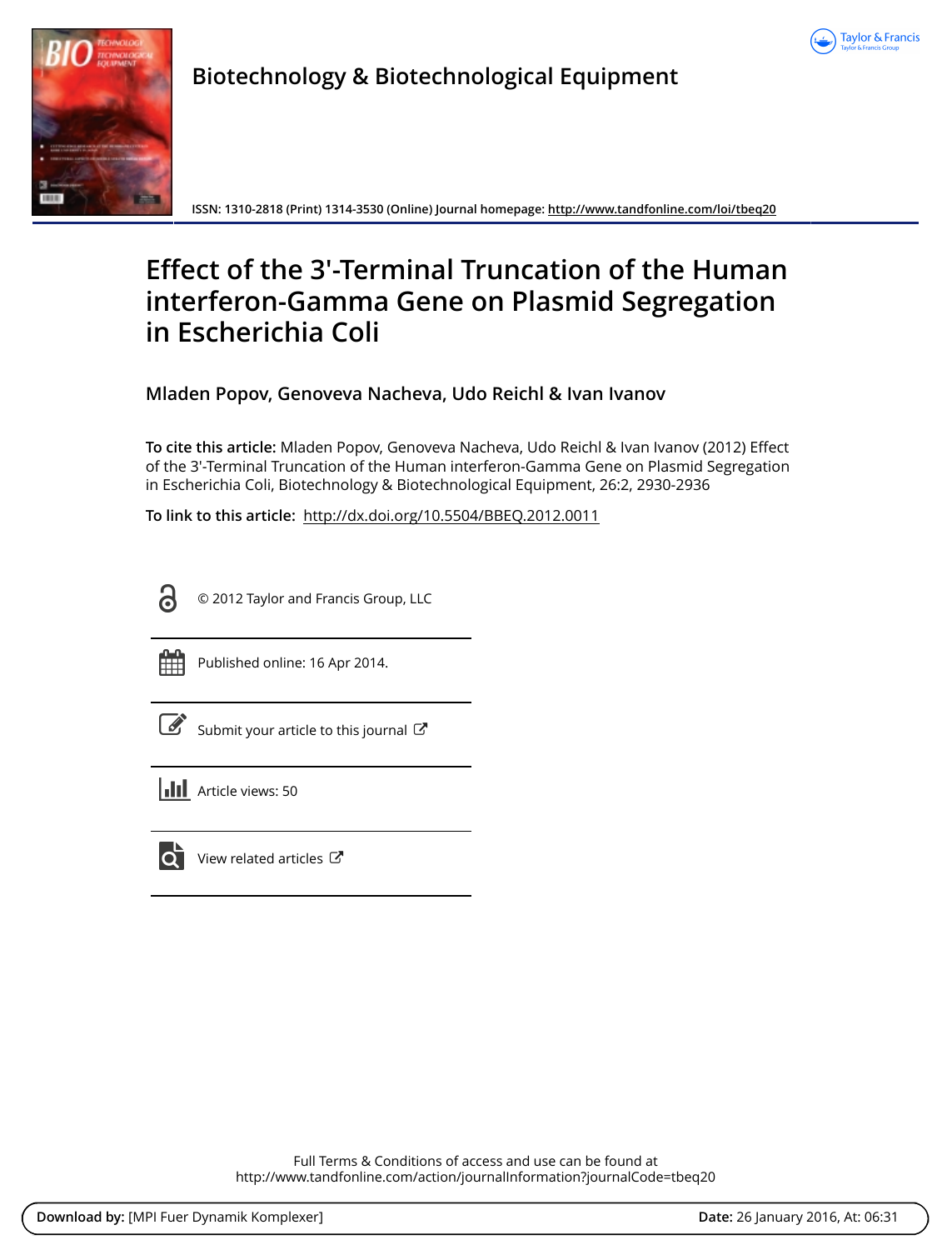## **EFFECT OF THE 3'-TERMINAL TRUNCATION OF THE HUMAN INTERFERON-GAMMA GENE ON PLASMID SEGREGATION IN**  *ESCHERICHIA COLI*

Mladen Popov<sup>1</sup>, Genoveva Nacheva<sup>1</sup>, Udo Reichl<sup>2</sup>, Ivan Ivanov<sup>1</sup> 1 Bulgarian Academy of Sciences, Institute of Molecular Biology "Roumen Tsanev", Sofia, Bulgaria 2 Max Planck Institute for Dynamics of Complex Technical Systems, Magdeburg, Germany Correspondence to: Mladen Popov E-mail: mnpopov@abv.bg

## **ABSTRACT**

*Segregation of plasmids with relaxed control of replication is due to their non-random distribution between the daughter cells during cell division. Plasmid segregation is a biological phenomenon influenced by many factors like type of replicon, presence of partitioning elements, plasmid copy-number, cultivation conditions, host genotype, etc.*

*The aim of this study was to investigate the effect of systematic changes in the human interferon-gamma (hIFNγ) gene on the segregation of expression plasmids in E. coli cells. To this end a series of 3'-truncated hIFNγ genes were cloned in a pBR322-based expression plasmid containing a strong constitutive promoter (T5P25) and a synthetic ribosome binding site. The series of plasmids thus constructed was transformed in E. coli LE392 cells and their segregation was investigated under batch fermentation conditions in non-selective Luria-Bertani medium. To describe the population dynamics, a mathematical model proposed by Stewart and Levin was applied. Using nonlinear fitting technique, the difference in specific growth rate between plasmid-free and plasmid-harbouring cells and the specific generation rate of plasmid-free cells (as well as the relative plasmid loss rate) were determined.*

*The obtained results demonstrated that small changes in the 3'-terminus of the hIFNγ gene strongly affect plasmid segregation. To explain this influence the model parameters were compared with experimental data characterizing hIFNγ gene expression such as yield of recombinant protein, hIFNγ-mRNA and plasmid copy-number. A clear correlation was found between the relative plasmid loss rate and hIFNγ-mRNA content, which however was not associated with the plasmid copy-number value.*

Biotechnol. & Biotechnol. Eq. 2012, **26**(2), 2930-2936

**Keywords:** *Escherichia coli*, human interferon-gamma, hIFNγ, Stewart and Levin model, plasmid segregation, plasmid instability

## **Symbols:**

D: dilution rate [h<sup>-1</sup>] t: time [h] x: cell concentration [g/L] z: plasmid-harbouring cell fraction [-] μ: specific growth rate  $[h<sup>-1</sup>]$ θ: relative plasmid loss rate [-] Δ: difference in specific growth rate between plasmid-free and plasmid-harbouring cells [h-1] Θ: specific plasmid loss rate [h-1]

**Subscripts and Superscripts:**

max: maximum value

(+): phenotype of plasmid-harbouring cells

(-): phenotype of plasmid-free cells

## **Introduction**

Human interferon-gamma (hIFNγ) is a cytokine endowed with multiple biological activities and broad pharmaceutical applications. It is one of the major macrophage stimulating

factors and its main biological effects include: enhancing antigen presentation and lysosome activity of macrophages and NK cells, suppressing Th2 cell activity, promoting Th1 cell differentiation, stimulation of antiviral and anti-parasitic cell activity, affecting cell proliferation, apoptosis, etc. (31). For therapeutic use hIFNγ is produced mainly in *E. coli* cells. Because of that in this study hIFNγ expressing *E. coli* cells are chosen as a model for investigation of plasmid segregation – a major factor affecting the yield of recombinant proteins from bacteria.

Segregation of expression plasmids is a well known phenomenon in recombinant DNA biotechnology leading to a reduced viability of bacteria cultivated under selective conditions and lowering the yield of recombinant proteins (1, 22, 23). Plasmid segregation is due to the irregular distribution of plasmids between the daughter cells during cell division. Under nonselective growth conditions, this results in generation of heterogeneous cell populations, where the nonproductive plasmid-free cells overgrow the plasmid-harbouring cells (3, 10, 28). Plasmid segregation is a phenomenon influenced by a large number of factors such as type of plasmid replicon, presence of partitioning elements (28), plasmid copynumber value (26), formation of plasmid concatemers during replication  $(4, 28, 32)$ , cultivation conditions  $(2, 5, 8, 9, 17, 20, 17, 20)$ 33), and host cell genotype (11), etc.

Biotechnol. & Biotechnol. Eq. 26/2012/2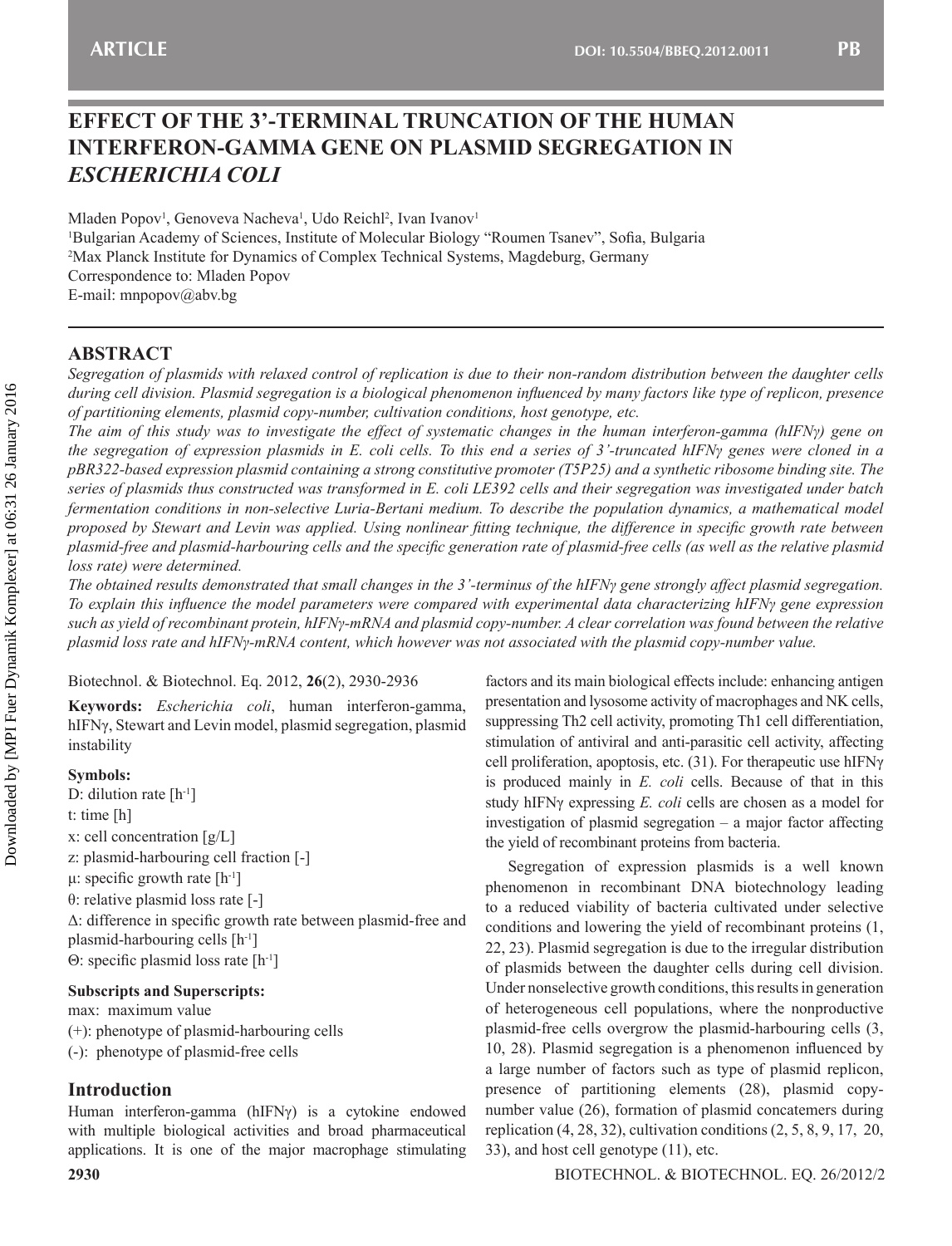In a recent study (18) we have employed the mathematical models of Stewart and Levin (24) and Lee et al. (13) to study the effect of transcription and translation on the segregation of pBR322-based plasmids expressing hIFNγ gene in *E. coli* LE392 cells under constitutive gene expression conditions. A reverse correlation between the yield of protein and plasmid stability was observed, which did not correlate with the variations in either plasmid copy-number or the specific bacterial growth rate.

The aim of the present study was to investigate another potential factor affecting plasmid segregation – the structure of the recombinant gene. To this end a series of expression plasmids was generated in which the hIFNγ gene was gradually truncated at the 3'-end by 9 base pairs (corresponding to 3 amino acids in the resulting protein) and expressed in *E. coli* LE392 cells under the control of a strong constitutive promoter. The mathematical model proposed by Stewart and Levin (24) was employed to evaluate the impact of the recombinant hIFNγ gene modifications on plasmid segregation. The obtained results demonstrated that the 3'- terminal variations in the structure of the hIFNγ gene strongly affected plasmid segregation.

## **Materials and Methods**

#### **Plasmids, genes and bacterial strain**

Expression plasmids were constructed on the basis of the cloning plasmid pBR322 in which a synthetic constitutive promoter  $(P_1)$ followed by a synthetic ribosome binding site (SD sequence) were substituted for the *tet* gene promoter (16). The series of 3'-end gradually (by 9 bp) truncated hIFNγ genes (designated hIFNγΔ1 to hIFNγΔ7) were constructed by PCR using specific primers (16). The hIFNγ gene and its derivatives were cloned in *Hin*dIII/*Bam*HI restriction sites as shown in **Fig. 1**.



**Fig. 1** Functional map of hIFN $\gamma$  gene expression plasmids.  $P_1$ : constitutive (T5P25) promoter; SD: Shine and Dalgarno consensus sequence; *bla*: β-lactamase gene; *tet*\*: truncated (residual) tetracycline resistance gene; *rop*: gene coding for the Rop protein; ori: origin of replication.

Biotechnol. & Biotechnol. Eq. 26/2012/2 **2931**

The plasmid  $p\Delta P$ <sub>1</sub>IFN $\gamma$ C was derived from the expression plasmid pIFNγC by removing the *Eco*RI/*Hin*dIII fragment (bearing both  $P_1$  promoter and the SD sequence), blunting and ligation (18).

The plasmids  $pIFN\gamma\lambda(+)$  and  $pIFN\gamma\lambda(-)$  were constructed from pIFNγC by digestion with *Pvu*II (located in the *rop* gene) and insertion of a strong transcription terminator ( $\lambda$  phage t<sub>0</sub> terminator) (14) in both functional and non-functional orientation.

The pGEM-BD construction is described elsewhere (12).

Expression plasmids were transformed in *E. coli* LE392 (*sup*E44 *sup*F58 *hsd*R514 *gal*K2 *gal*T22 *met*B1 *trp*R55 lacY1) by the  $CaCl<sub>2</sub>$  method (21) and selected on LB (Luria-Bertani) agar plates containing 100 μg/ml ampicillin.

#### **Cell cultivation**

To prepare the inoculum a single colony of transformed cells was picked from a selective plate and transferred to a 50 ml flask containing 10 ml of sterile LB medium, pH 7.2, supplemented with 50 μg/ml ampicillin. The flask was incubated at 37 °C and 200 rpm to an optical density of about 0.6-0.7.

The following cultivation procedure was applied. The initial batch culture was started by adding 20 μl of inoculum to a 100 ml shake flask containing 20 ml sterile LB medium, pH 7.2. The flask was incubated at 37 °C and 200 rpm until an optical density of  $A_{595} = 0.6-0.7$  was reached. Then another flask was inoculated using 20 μl of this pre-culture and incubated as described above. This procedure was repeated many times until the cell population was cured from the corresponding expression plasmid, i.e. it consisted of plasmid-free cells only. The maximum cell density was kept under  $A_{595} = 0.8$  in order to maintain cultures in exponential growth phase.

#### **Plasmid stability assay**

To determine the percentage of plasmid-harbouring cells, culture samples were diluted with 0.9% (w/v) NaCl, spread on LB-agar plates and incubated at 37 °C for 12 h. Two hundred and fifty single colonies were picked with sterile applicator sticks and transferred to LB-agar plates containing 100 μg/ml ampicillin. After 12 h the resulting colonies were counted. The segregational plasmid instability was represented by the ratio of colonies grown on antibiotic to all transferred colonies (250).

#### **Protein yield and hIFNγ-mRNA determination**

Samples of 20 ml LB medium supplemented with 50 μg/ ml ampicillin were inoculated in a ratio of 1:50 with fresh overnight cultures of transformed *E. coli* LE392 cells and cultivated to a cell density of  $A_{595} = 0.7$  at 37 °C (16). The yield of recombinant hIFNγ was measured by ELISA (16) using a sequence specific anti-hIFNγ monoclonal antibody (15). The relative content of hIFNγ-mRNAs was determined by hybridization with a 19 nt long <sup>32</sup>P-labeled oligonucleotide specific for the hIFNγ gene as previously described (16).

#### **Determination of plasmid copy-number**

Cells transformed with the series of expression plasmids were cultivated as described above. Plasmid copy-number was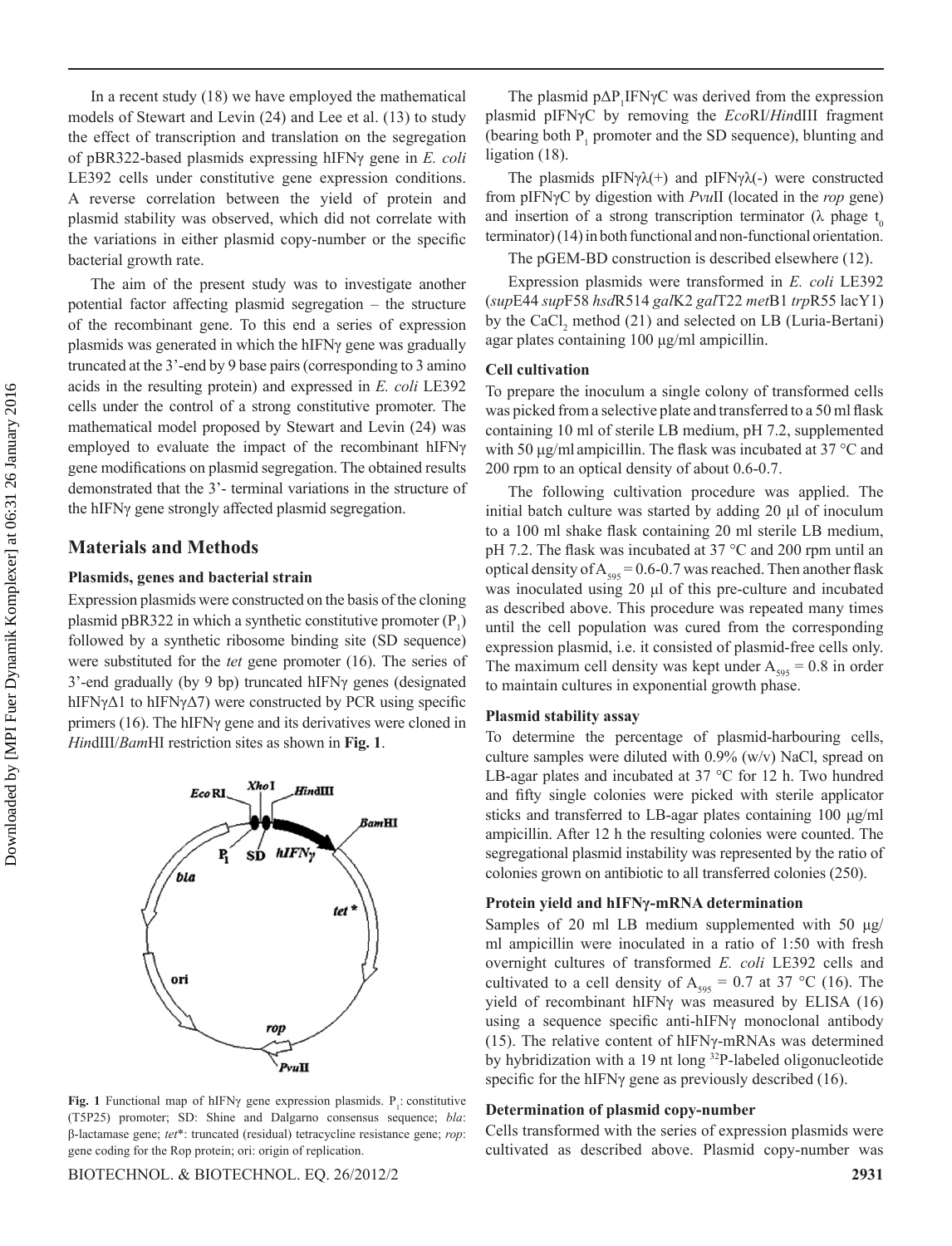determined by real-time quantitative PCR (qPCR) as described by Lee et al. (12). To this end total DNA was isolated using a QIAamp® DNA Mini Kit (Qiagen), following the method for bacterial cultures. Since all plasmids in this study bear *bla* gene (target gene) and the host *E. coli* LE392 cells harbour chromosomal D-1-deoxyxylulose-5-phosphate synthase gene (*dxs*) (housekeeping gene) the same primer sets, calibrator (plasmid pGEM-BD, carrying both *bla* and *dxs* gene) and thermal cycling protocol as proposed by Lee et al. (12), were used. qPCR amplification was carried out in a Rotor-GeneTM instrument (Corbett Research, Qiagen) using MESA GREEN qPCR MasterMix Plus for SYBR® Assay No ROX kit (Eurogentec) in 9 repetitions for each probe.

### **Results and Discussion**

## **Modelling of population dynamics of plasmid-harbouring cells at segregational plasmid instability**

To investigate the effect of 3'-end truncation of the hIFNγ gene on segregational plasmid stability, a series of gradually (by 9 bp) truncated hIFNγ genes (designated hIFNγΔ1 to hIFNγΔ7) was cloned in a pBR322-based expression plasmid containing a strong constitutive promoter  $P_1$  and a strong ribosome binding site. These plasmids, designated as  $pIFN\gamma\Delta 1$  to  $pIFN\gamma\Delta 7$ , were transformed in *E. coli* LE392 cells and their segregational stability was studied under batch cultivation conditions. The bacteria were grown in non-selective LB medium in shaking flasks where the cell cultures were maintained at exponential growth phase. The fraction of plasmid-harbouring cells **z** in the total cell population (defined by Equation 4 in the Appendix) versus the cultivation time is shown in **Fig. 2**. To describe the population dynamics of plasmid-harbouring and plasmid-free cells the nonlinear fitting method of Davidson et al. (7), based on the equations proposed by Stewart and Levin (24), was applied (see the Appendix). The values of the parameters **Δ** and **Θ** for all investigated plasmids were evaluated by nonlinear fit of Equation 6 to the experimental data points using OriginPro 8 software (**Table 1**). The fractions of plasmid-harbouring cells, **z**, predicted by Equation 6 are presented in **Fig. 2**. The specific plasmid loss rate, **Θ**, depends on the specific growth rate of the plasmid-harbouring cells, **μ<sup>+</sup>** , as well as on the relative plasmid loss rate, **θ** (Equation 7). The relative plasmid loss rate, **θ**, is assumed to be constant irrespective of the host cells' specific growth rate and cultivation conditions (13) and is influenced mainly by the plasmid segregation process. The value of **θ** for each investigated plasmid was calculated using Equation 7 and Equation 5 where the corresponding values of **Θ** and **Δ** were estimated by the method of Davidson et al. (7) (**Table 1**). Since the cell cultures were maintained only in exponential growth phase, it was assumed that the specific growth rate of the plasmid-free cells,  $\mu$ , is equal to the maximum specific growth rate of wild type (non-transformed) *E. coli* LE392 cells grown under the same experimental conditions. The maximum specific growth rate,  $\mu_{\text{max}}$ , for the *E. coli* LE392 cells cultivated in LB medium was  $1.20$  h<sup>-1</sup> (data not shown). The estimated values of **θ** for all investigated plasmids are also presented in **Table 1**.



**Fig. 2** Plasmid-harbouring cell fraction **z** versus the cultivation time. Experimental results (data points) and fittings of the model proposed by Stewart and Levin (24) (lines).

To explore the role of the hIFNγ gene transcription on plasmid segregation we investigated also the population dynamics of *E. coli* LE392 cells harbouring the plasmid  $p\Delta P_1$ IFNγ (18), a derivative of pIFNγC, which lacks the P<sub>1</sub> promoter. The switching off of the hIFNγ gene transcription led to extremely high plasmid segregational stability – the fraction of plasmid-free cells in the population after 120 h of cultivation did not exceed 10% (**Fig. 2**).

**TABLE 1** 

| Plasmid name and number<br>of deleted nucleotides<br>(shown in brackets) | Specific growth rate<br>difference, $\Delta$ [h <sup>-1</sup> ] | $\Theta$ [h <sup>-1</sup> ]      | Specific plasmid loss, Relative plasmid loss<br>rate, $\theta$ | Plasmid copy-<br>number per cell |
|--------------------------------------------------------------------------|-----------------------------------------------------------------|----------------------------------|----------------------------------------------------------------|----------------------------------|
| $ pIFN\gamma C(0) $                                                      | $0.0899 \pm 0.0024$                                             | $(2.10 \pm 0.29) \times 10^{-4}$ | $(1.89 \pm 0.26) \times 10^{-4}$                               | $14.1 \pm 1.4$                   |
| $pIFN\gamma\Delta 1$ (9)                                                 | $0.2365 \pm 0.0200$                                             | $(4.30 \pm 0.77) \times 10^{-4}$ | $(4.46 \pm 0.81) \times 10^{-4}$                               | $21.1 \pm 1.5$                   |
| $pIFNy\Delta2(18)$                                                       | $0.0828 \pm 0.0037$                                             | $(1.85 \pm 0.43) \times 10^{-4}$ | $(1.66 \pm 0.39) \times 10^{-4}$                               | $19.8 \pm 2.9$                   |
| $pIFN\gamma\Delta 3$ (27)                                                | $0.0811 \pm 0.0025$                                             | $(7.84 \pm 1.47) \times 10^{-5}$ | $(7.01 \pm 1.32) \times 10^{-5}$                               | $17.4 \pm 2.1$                   |
| $pIFN\gamma\Delta 4$ (36)                                                | $0.1547 \pm 0.0068$                                             | $(2.21 \pm 0.10) \times 10^{-6}$ | $(2.11 \pm 0.95) \times 10^{-6}$                               | $16.1 \pm 2.4$                   |
| $ pIFN\gamma\Delta 5 (45)$                                               | $0.1105 \pm 0.0042$                                             | $(2.41 \pm 0.68) \times 10^{-5}$ | $(2.21 \pm 0.62) \times 10^{-5}$                               | $22.6 \pm 1.9$                   |
| $pIFN\gamma\Delta 6$ (54)                                                | $0.0794 \pm 0.0036$                                             | $(9.48 \pm 2.48) \times 10^{-5}$ | $(8.46 \pm 2.22) \times 10^{-5}$                               | $18.4 \pm 2.3$                   |
| $pIFN\gamma\Delta7(63)$                                                  | $0.0808 \pm 0.0022$                                             | $(1.22 \pm 0.19) \times 10^{-4}$ | $(1.09 \pm 0.17) \times 10^{-4}$                               | $37.6 \pm 4.0$                   |

Values of the model parameters **Δ**, **Θ** and **θ** and plasmid copy-number per cell (±S.D.)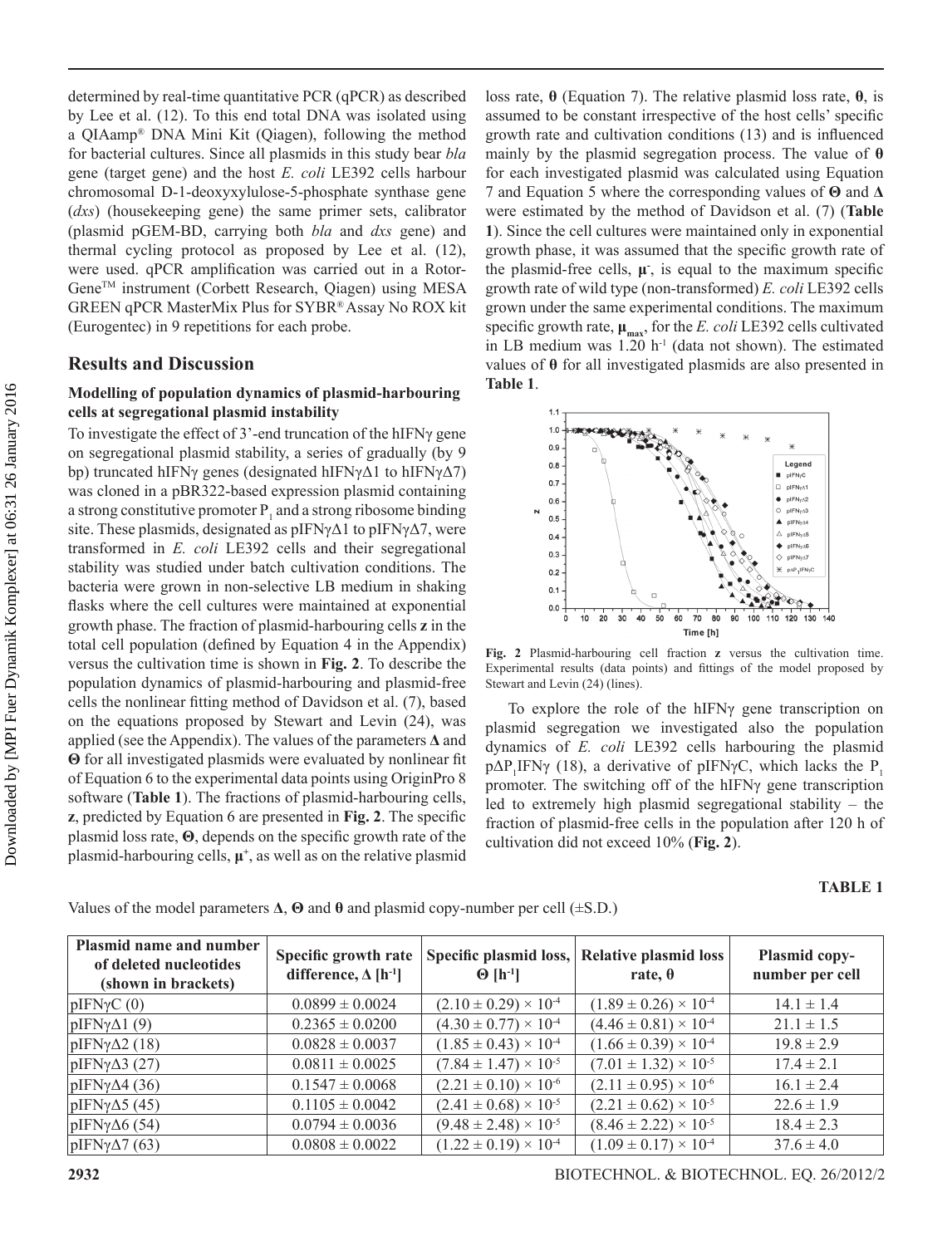#### **Comparison between plasmid copy-number, recombinant protein and hIFNγ-mRNA yields and model parameters**

To study the effect of plasmid copy-number on plasmid segregation *E. coli* cells transformed with the above described plasmids were cultivated and the copy-number was determined using qPCR (**Table 1**). Except for the plasmid pIFNγΔ7, the determined values for the plasmids carrying the truncated genes varied within the range of 16-23 plasmid copies per cell. These values were slightly higher in comparison with the control plasmid (pIFNγC) expressing the full size hIFNγ gene (about 14 plasmid copies per cell). Presently, there is no explanation of the observed drastic increase in the plasmid copy-number to 38 following the 3'-end deletion of 63 base pairs in the pIFNγΔ7 construct. The copy-number of the plasmid  $pΔP_1IFNγ$  was  $13±1.9$ .

The yields of recombinant protein and hIFNγ-mRNA that also can be considered as potential factors interfering with plasmid segregation have been examined earlier by Nacheva et al. (16) and were compared with plasmid copy-number and the values of the model parameters (**Fig. 3**). As it is seen, the systematic 3'-end deletions of the hIFNγ gene resulted in significant variations of the yields of both, the recombinant protein and the hIFNγ-mRNAs. No correlation was observed between the 3'-end deletions of the hIFNγ gene and experimentally obtained data on PCN, recombinant protein and level of hIFNγ-mRNA. On the other hand, **Fig. 2** shows that variations in the hIFNγ-gene 3'-terminus strongly affect the population dynamics of plasmid-harbouring cells. Moreover, the model calculations demonstrate that the variations in the population dynamics are due to the differences in the specific growth rates, **Δ**, as well as the differences in specific (and relative) plasmid loss rates **Θ,** (**θ**), (**Table 1**). These findings raise the question of how the 3'-end truncation of the hIFNγgene affects the model parameters.



**Fig. 3** Comparison of the experimental data (PCN values, recombinant hIFNγ and hIFNγ-mRNA yields) with the calculated **Δ** and **θ** values for the expression plasmids carrying 3'-truncated hIFNγ genes. Data (in %) are related to the corresponding values obtained for the pIFNγC construct (taken as 100%). hIFNγ and hIFNγ-mRNA yields are from Nacheva et al. (16).

As seen from **Table. 1** and **Fig. 3**, the **Δ** values for most of the plasmids were similar except for the constructs  $pIFN\gamma\Delta 1$ , pIFNγΔ4 and pIFNγΔ5, where greater values of **Δ** were observed. These results show that some 3'-terminal deletions of the hIFNγ

gene result in a significant reduction of the specific growth rate of the plasmid-harbouring cells. Generally, **Δ** increases with a higher metabolic burden of the plasmid-harbouring cells, which might be due to the presence of plasmids, recombinant protein and mRNA in bacterial cytoplasm as well as to the toxicity of the expressed recombinant protein. It should be mentioned however, that a clear cutoff correlation between **Δ** and the plasmid copynumber, yield of recombinant protein, and hIFNγ-mRNA was not observed.

The results presented in **Table 1** show that the 3'-end truncation of the hIFNγ gene affects the relative plasmid loss rate, **θ**, and can be associated with factors affecting plasmid partitioning. The obtained results (**Table 1** and **Fig. 3**) did not show any correlation between **θ** (plasmid segregation) and the plasmid copy-number. They also show that there is no correlation between the yield of recombinant protein and the relative plasmid loss rate, **θ**. Considering other potential factors that may interfere with plasmid segregation, one could assume that the solubility of the recombinant protein in bacterial cytoplasm and its capability to form inclusion bodies could also influence the random distribution of plasmids during cell division. Usually they have polar localization and therefore might include (drag) growing polypeptide chains, together with the translating ribosomes, mRNAs and expression plasmids. Previously, Nacheva et al. (16) have shown that the systematic truncation of the hIFNγ C-terminal domain from zero to 21 amino acids leads to a gradual solubility increase of the corresponding recombinant protein, i.e. to a gradual decrease of the inclusion bodies formation. However, here we did not observe any correlation between the relative plasmid loss rate **θ** and the tendency of inclusion bodies formation by the recombinant protein.



**Fig. 4** Correlation between the yield of hIFNγ-mRNA and the relative plasmid loss rate **θ**.

The analysis of the effect of recombinant gene mRNA variations upon 3'-end gene deletions on the relative plasmid loss rate (**Fig. 3**) showed a clear tendency between the yield of hIFNγ-mRNA and **θ**. It was found that **θ** increased linearly with increasing the yield of hIFNγ-mRNA (**Fig. 4**).

The deviation of pIFNγΔ4 from the linearity shown in **Fig. 4** might mean that the latter is not valid for hIFNγ-mRNA yields lower than 30% of that of the referent pIFNγC construct.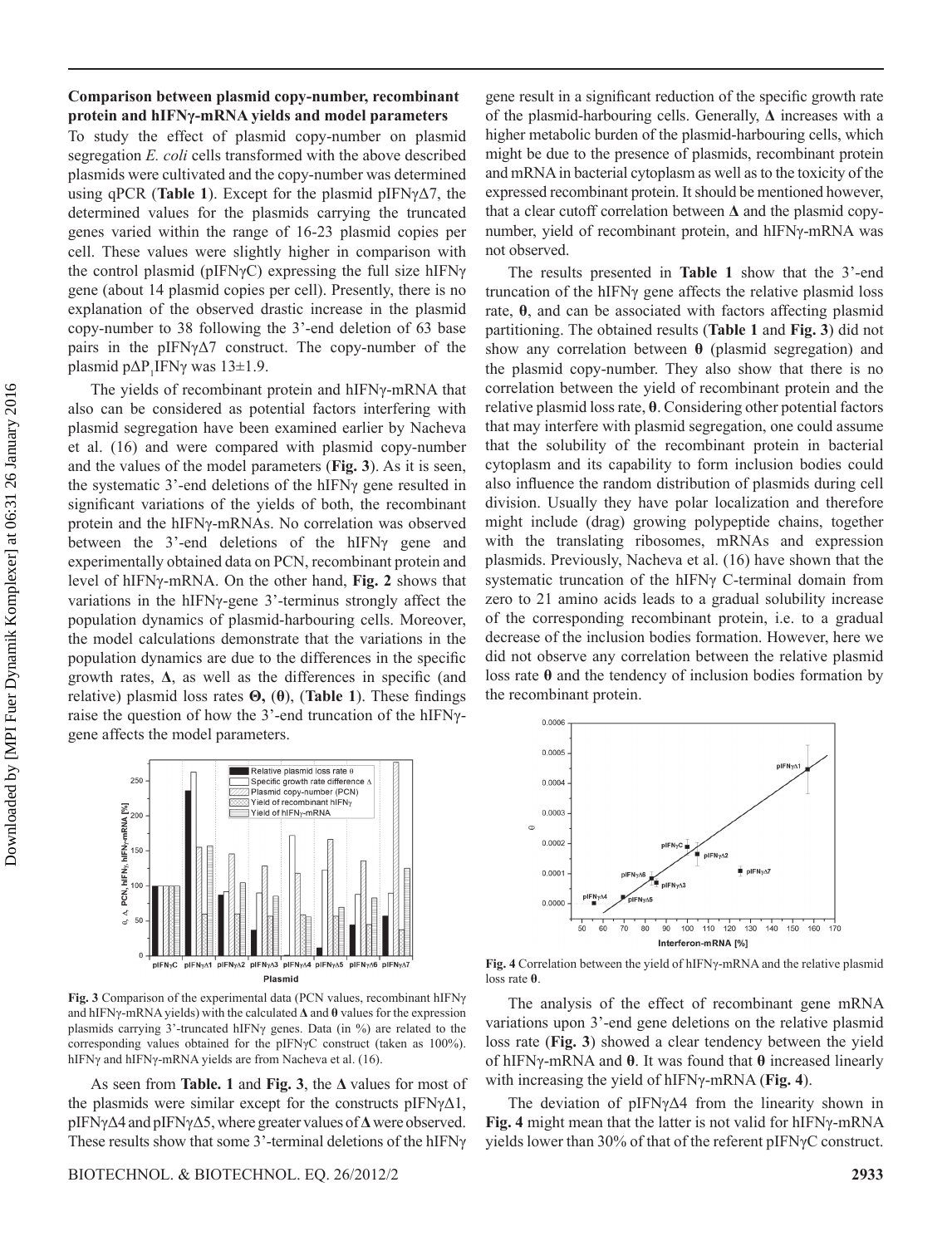We assume that a minimal threshold value of **θ** might exist that is independent of the content of hIFNγ-mRNA.

A lower than expected **θ** value (according to the linear correlation) was observed for the pIFNγΔ7 construct. Although we are unable to give a reasonable explanation of its higher segregational stability, it is worth mentioning that this construct is characterized by a much higher plasmid copy-number value, as compared to other investigated plasmids (see above).

Assuming that all hIFNγ-mRNAs considered in our study have similar half-life, the transcription efficiency of the hIFNγ genes can be expressed as a ratio of the yield of hIFNγ-mRNA to the corresponding plasmid copy-number. The plot of relative plasmid loss rate versus transcription efficiency (**Fig. 5**) indicates a negative effect of transcription on plasmid stability.



**Fig. 5** Relationship between the relative plasmid loss rate **θ** and the transcription efficiency of hIFNγ genes. Transcription efficiency data are presented in % and are related to the construct pIFNγC (taken as 100%).

## **Construction and copy-number of the plasmids pIFNγλ(+) and pIFNγλ(-)**

Stueber and Bujard (25) observed that extensive constitutive transcription from plasmids containing ColE1 replicon resulted in reduction of plasmid copy-number and led to an increase in plasmid segregational instability (19, 21). This is explained by transcriptional readthrough into the replication region (e.g. from the *tet* region of pBR322), which causes overproduction of Rop protein (to reduce the plasmid copy-number) and also interferes negatively with plasmid replication (25). All plasmids used in our study express recombinant proteins under the control of the strong constitutive promoter  $P_1$ . The mRNA thus obtained is dicistronic and consists of the entire hIFNγ sequence plus a part of the *tet* gene (downstream of the *Bam*HI site). The transcription of this mRNA terminates downstream of the *tet* gene at an obscure region. If the termination site is near to the origin of replication, it is reasonable to expect that the transcription efficiency might interfere with the plasmid copy-number via the mechanism proposed by Stueber and Bujard (25). To evaluate the effect of transcriptional readthrough from the  $P_1$  promoter on the copy-number of the plasmids expressing hIFNγ derivative genes we constructed the plasmids pIFN $\gamma \lambda$ (+) and pIFN $\gamma \lambda$ (-). They were obtained from the plasmid pIFNγC in which a strong transcription terminator (the  $\lambda$  phage  $t_0$  terminator (14) was inserted into the *rop* gene in both right (functional) and reverse (non-functional) orientation, respectively. *E. coli* LE392 cells transformed with these plasmids were cultivated in flasks containing LB medium to  $A_{595} = 0.7$  and the plasmid copy-number was determined by qPCR. The average copy-number values thus obtained were 26  $\pm$  3.6 and 29  $\pm$  3.5 for the plasmids pIFNγ $\lambda$ (+) and pIFNγ $\lambda$ (-), respectively. As expected, the inactivation of the *rop* gene led to a significant increase in the plasmid copy-number of both constructs, however a further increase was not observed when the  $\lambda$  phage  $t_0$  terminator was introduced in a right orientation.

#### **Relationship between hIFNγ gene transcription and plasmid segregation**

The observed correlation between the yield of hIFNγ-mRNA and the relative plasmid loss rate, **θ** (**Fig. 4**) could be explained by two possible ways: i) factors that contribute to the hIFNγmRNA yield interfere with plasmid segregation and/or ii) hIFNγ-mRNA level itself affects plasmid segregation (**Fig. 6**).



**Fig. 6** Hypothetical factors affecting plasmid segregation.

The yield of hIFNγ-mRNA depends on the following factors: i) stability of hIFNγ-mRNA; ii) plasmid copy-number and iii) transcription efficiency of the hIFNγ gene.

Unfortunately, the attempts to register differences in stability (half-life) of hIFNγ-mRNAs obtained from different hIFNγ gene constructs (after blocking the transcription by rifampicin and nalidixic acid) failed because of the extremely short life span (about 60 seconds) of all examined mRNA and the low resolution  $(\pm 10{\text -}15 \text{ s})$  of the employed method (16).

The copy-number of multicopy plasmids with relaxed control of replication is a factor affecting plasmid partitioning between the daughter cells. Usually the low plasmid copynumber favors the irregular distribution of plasmids during cell division thus increasing the relative plasmid loss rate, **θ** (27). Since the plasmids used in this study carry a ColE1 replicon, a reverse correlation between plasmid copy-number and segregational plasmid instability (**θ**) was expected. In contrary to the expectations however, the obtained results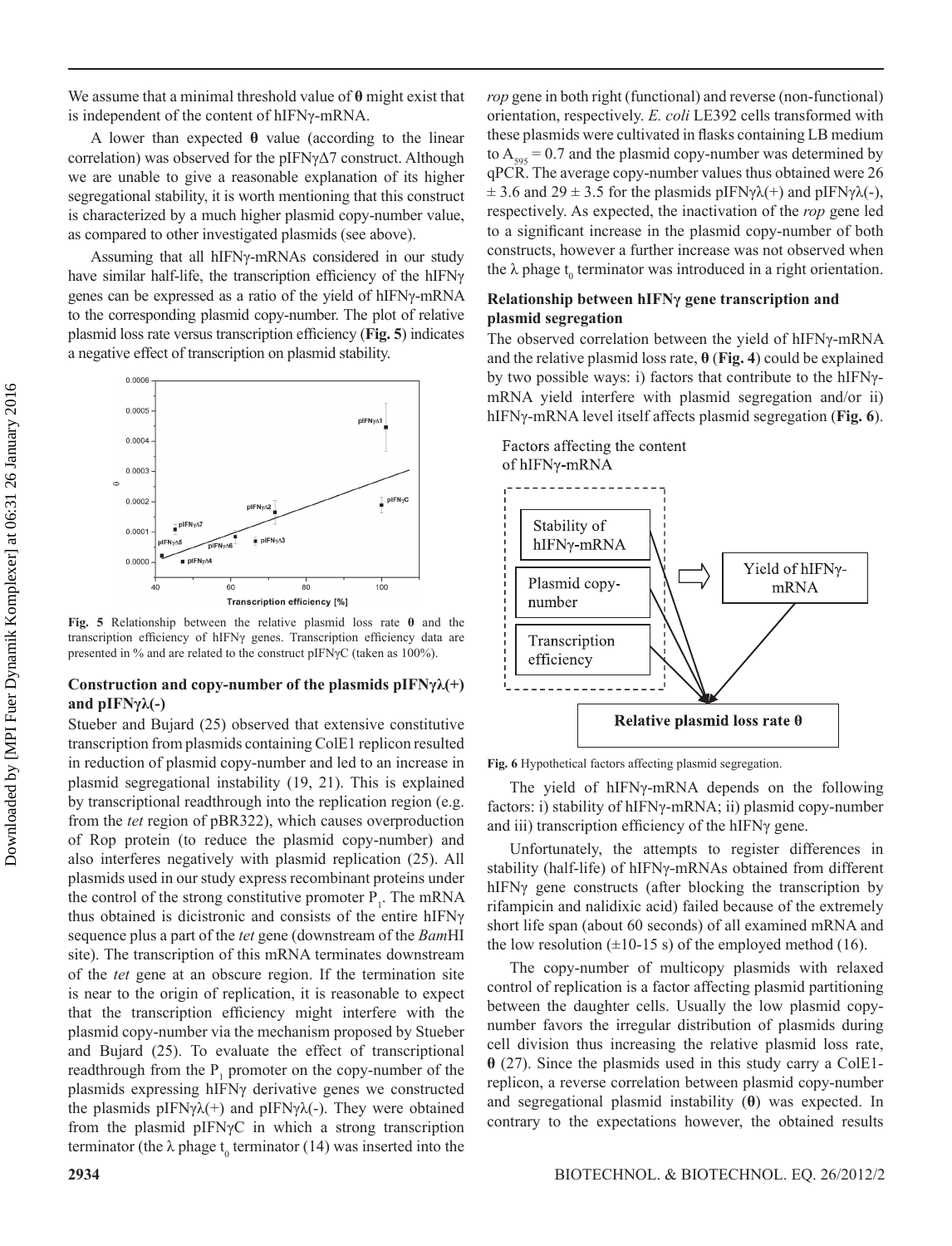(**Table 1** and **Fig. 3**) do not show any correlation between **θ**  (plasmid segregation) and the plasmid copy-number.

The observed variations in the copy-number of the plasmids carrying hIFNγ genes with different extent of truncation could be explained in the light of the hypothesis of Yavachev and Ivanov (34), predicting a possible interference of other RNAs with plasmid replication via RNAI/RNAII interactions. Therefore, we searched for a homology and hybrid formation between the truncated hIFNγ-mRNAs and RNAI/RNAII. However, no such interactions could be identified.

The transcription efficiency of the recombinant gene is another factor which can influence plasmid segregation. The observed negative effect of the transcription efficiency on plasmid stability in our experimental system (**Fig. 5**) could be explained by the observation of Stueber and Bujard (25) that extensive constitutive transcription results in reduction of copy-number of plasmids containing ColE1 replicon and leads to an increase in plasmid segregational instability (19, 21). To check this hypothesis we constructed the plasmids pIFN $\gamma \lambda$ (+) and pIFN $\gamma \lambda$ (-), where the  $\lambda$  phage t<sub>0</sub> terminator was inserted into the *rop* gene in both right (functional) and reverse (non-functional) orientations. Thus the  $t_0$  terminator should inactivate the *rop* gene and therefore should result in a significant increase in the plasmid copy-number. In the right orientation (pIFN $\gamma \lambda$ (+)), the t<sub>0</sub> terminator should suppress the transcriptional readthrough in the replication region and therefore a further increase in plasmid copy-number should be expected. In the case of a reverse orientation ( $pIFN\gamma\lambda(-)$ ), the transcription will not be interrupted and lower copy-number value compared to the plasmid pIFN $\gamma \lambda$ (+) had to be expected. The obtained copy-number values demonstrated, however, that the insertion of a functional transcription terminator into the *rop* gene (pIFN $\gamma \lambda$ (+)) did not lead to an increase in plasmid copy-number as compared to the pIFN $\gamma \lambda$ (-) construct, i.e. the mechanism proposed by Stueber and Bujard (25) is invalid for the plasmids used in this study. It seems unlikely that the negative effect of transcription efficiency on plasmid segregation is due to reduction in plasmid copy-number. This conclusion was supported also by the estimated low copynumber value of the plasmid  $p\Delta P_1$ IFN $\gamma$ C (see below).

In addition to the factors affecting the yield of hIFNγmRNA considered above (**Fig. 6**), Tartaglia et al. (29, 30) found a relationship between the cellular level of mRNA and protein solubility in *E. coli*. The latter is assumed to be a mechanism for evolutionary pressure to avoid protein aggregation at maximum levels of gene expression. Our data, however, cannot be explained by this hypothesis.

Overall, the hypothesis that hIFNγ-mRNA itself interferes directly with plasmid segregation (**Fig. 6**) cannot be excluded. Taking into consideration that the three biochemical processes – replication, transcription and translation in bacteria occur in a single compartment (bacterial cytoplasm), it can be assumed that the accelerated plasmid loss in association with an increased yield of hIFNγ-mRNA is probably due to the formation of complex aggregates containing replicating

Biotechnol. & Biotechnol. Eq. 26/2012/2 **2935**

plasmids, mRNA, growing polypeptide chains and polysomes. This is supported by our recent finding that hIFNγ inclusion bodies contain both plasmid DNA and ribosomal RNAs (unpublished data). The extremely high molecular mass and low diffusion rate of such aggregates would hamper the random distribution of the expression plasmids between the daughter cells during cell division.

To estimate the impact of hIFNγ gene transcription on plasmid segregation we used the previously constructed plasmid  $p\Delta P_1$ IFN $\gamma$ C (18) in which the  $P_1$  promoter was deleted and therefore the hIFNγ gene was not transcribed. Our results showed that despite the observed low copy-number value  $(13 \pm 1.9)$ , the plasmid was extremely stable (**Fig. 2**). This presents a clear evidence that inactivation of transcription has a strong stabilizing effect on the plasmid against segregation. This finding is supported also by a recent study where the role of transcription on plasmid segregation was investigated in a chemostat culture (18).

In conclusion, the results presented in this paper demonstrate that the 3'-end truncation of the constitutively expressed hIFNγ gene strongly affects plasmid segregation. The relative plasmid loss rate (**θ**) increases with a higher intracellular concentration of hIFNγ-mRNA and/or transcription efficiency of the hIFNγ gene (both influenced by the deletions in the 3'-terminus of the recombinant gene). This correlation, however, cannot be explained by variations in the plasmid copy-number. Switching-off transcription has a stabilizing effect against segregation, which is also unrelated to the increase of the plasmid copy-number.

#### **Acknowledgements**

The authors thank Dr. S. Hwang (Pohang University of Science and Technology, Republic of Korea) for providing us with the plasmid pGEM-BD. We are indebted to Dr. T. Gantchev (Institute of Molecular Biology "Roumen Tsanev", Bulgaria) for critical reading of the manuscript and many useful comments.

This study was supported by the Max Planck Institute for Dynamics of Complex Technical Systems (Germany) and the Otto von Guericke University, Magdeburg (Germany) and also by Grants NSF/DAAD-D01-1171, IDEI-02-30/2009 and DRG 02-05/2009 from the National Science Fund of Bulgaria.

#### **Appendix**

#### **Mathematical model describing plasmid segregation**

For description of population dynamics of plasmid-harbouring and plasmid-free cells a model proposed by Stewart and Levin (24) was applied. It describes the change in the plasmidharbouring and plasmid-free biomass with time:

$$
\frac{dx^{+}}{dt} = \mu^{+} \cdot x^{+} - \Theta \cdot x^{+} - D \cdot x^{+}
$$
 (1)

$$
\frac{dx^{-}}{dt} = \mu^{-} \cdot x^{-} + \Theta \cdot x^{+} - D \cdot x^{-}
$$
 (2)